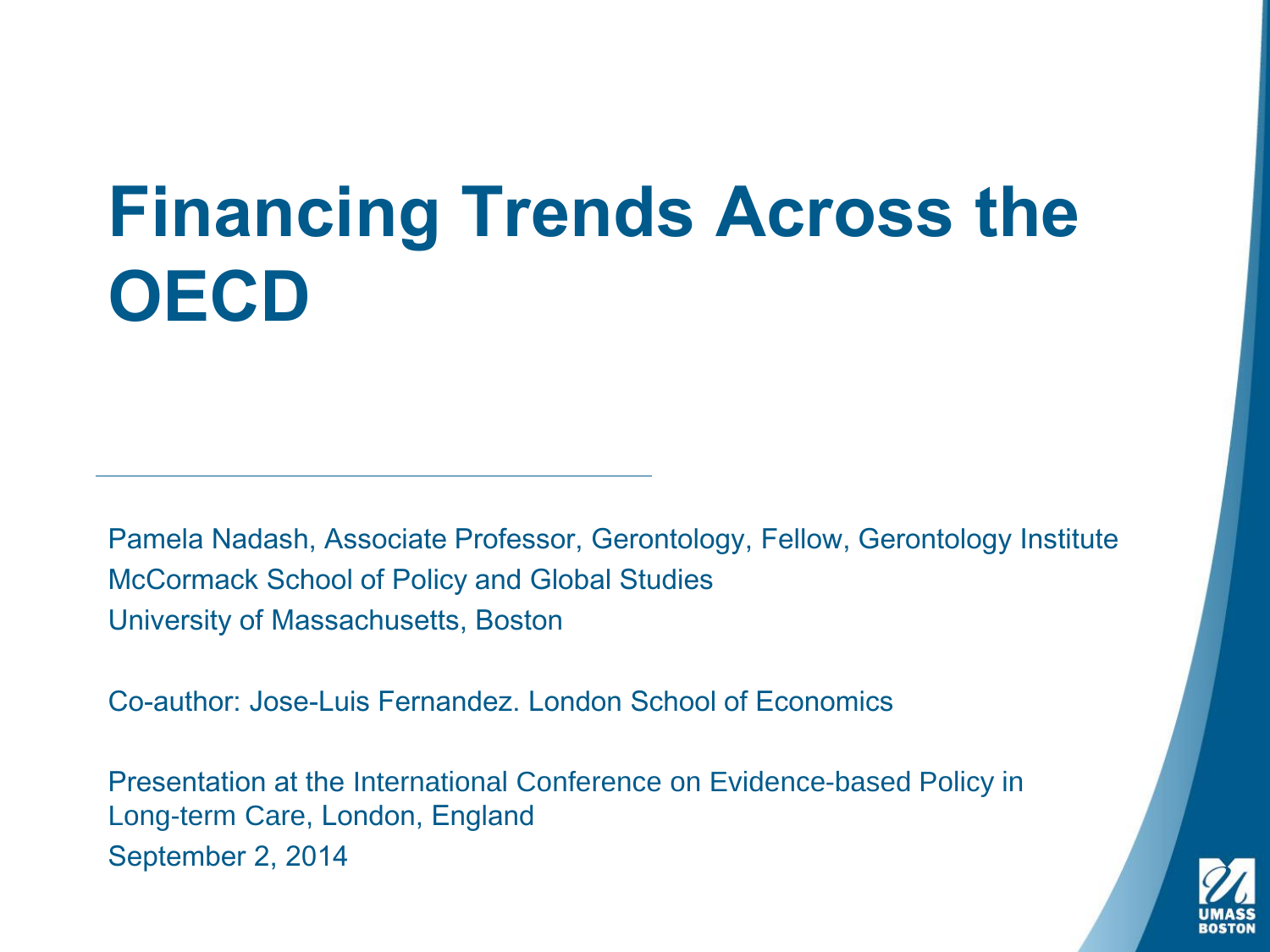# **Clusters of strategies, but no clear trends**

- ▸ East Asia adopting social insurance
- ▸ France, Germany, and the US supplementation with private LTCI
- ▸ The Netherlands retrenchment via devolution and use of health insurers
- ▸ The UK and Australia adding catastrophic coverage

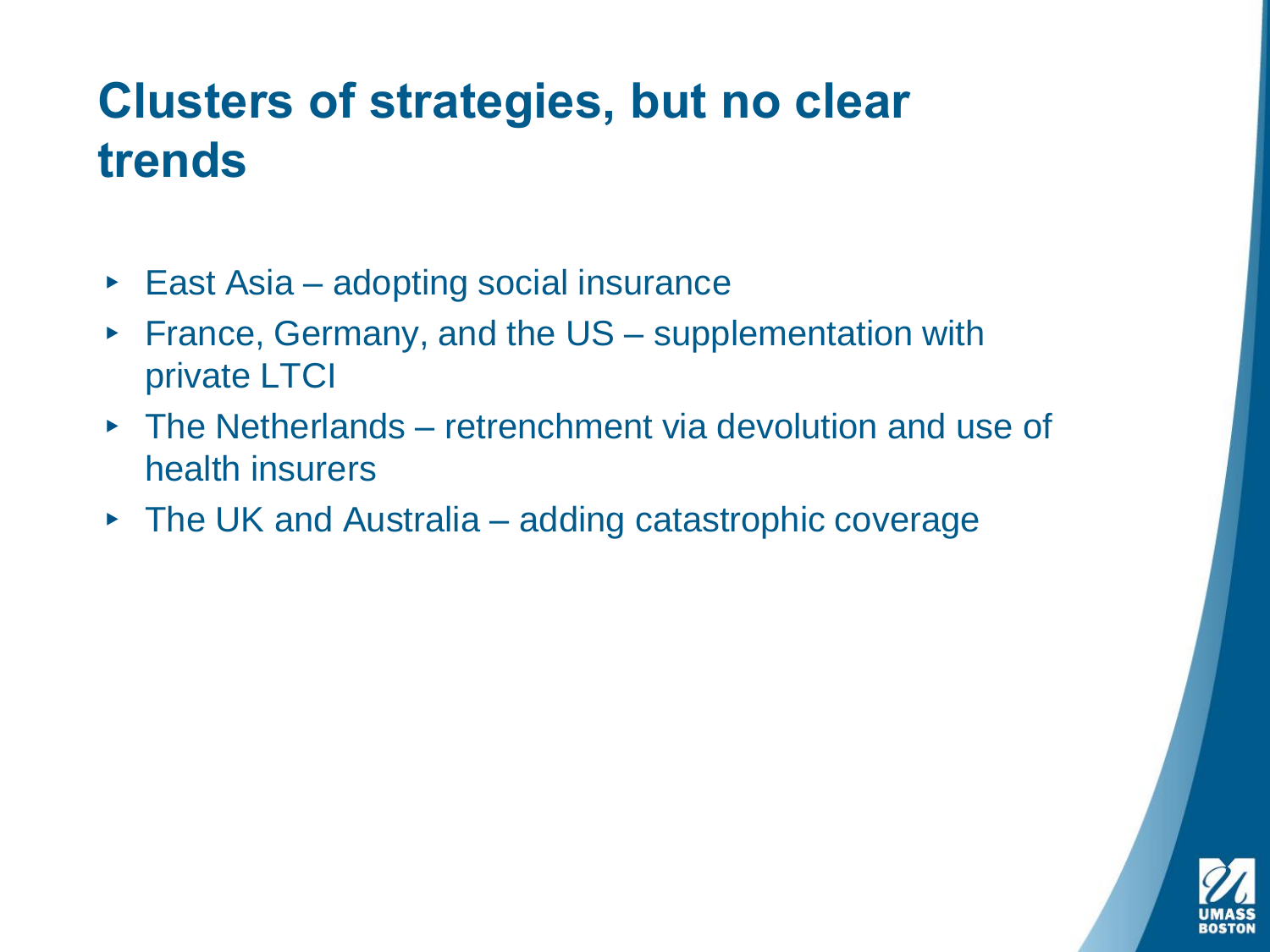# **East Asia – Development of Traditional Social Insurance**

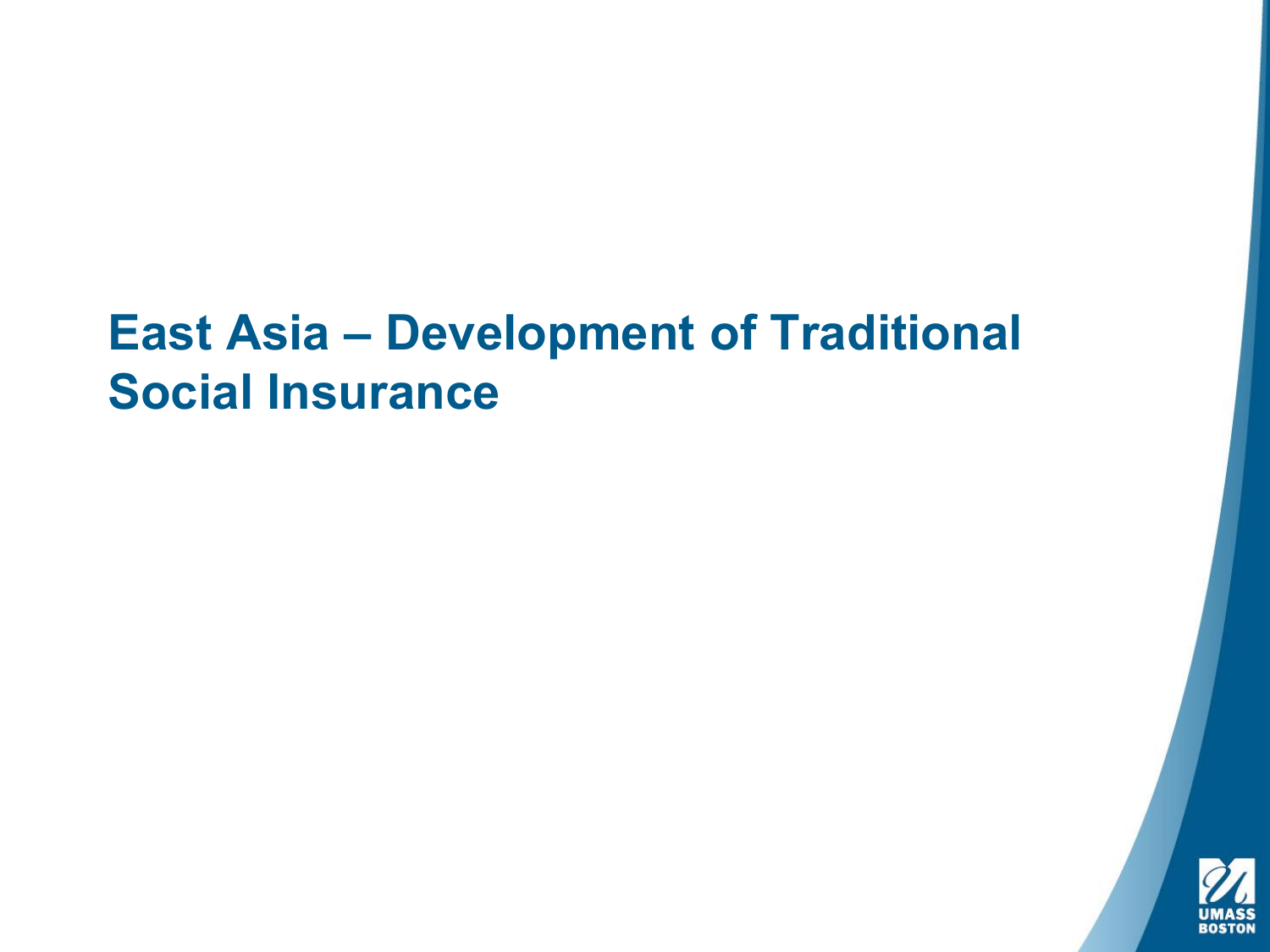# **East Asia – Progress in Social Welfare Systems**

| <b>Date of Legislation</b>            |              |              |                 |
|---------------------------------------|--------------|--------------|-----------------|
|                                       | <b>Japan</b> | <b>Korea</b> | <b>Taiwan</b>   |
| <b>Health</b><br><b>Insurance</b>     | 1958         | 1989, 2000   | 1995            |
| <b>National</b><br><b>Pension</b>     | 1959         | 1988         | 2008            |
| <b>Employment</b><br><b>Insurance</b> | 1974         | 1995         | 2002            |
| <b>LTC Insurance</b>                  | 2000         | 2008         | $2012 - 14(??)$ |

Source: Cheng, 2009

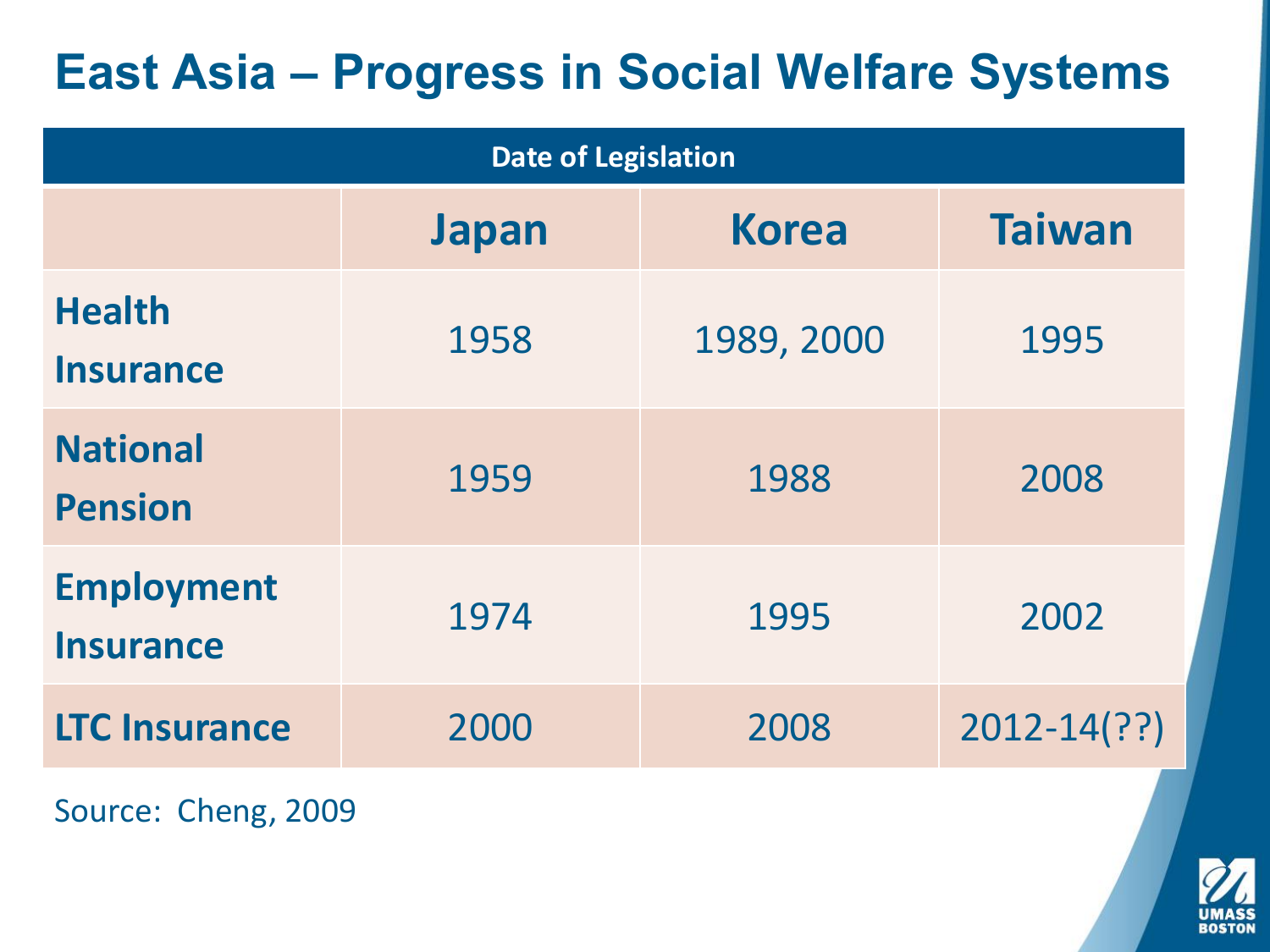## **Shared components**

- ▸ Some have spoken of a unique East Asian approach to social welfare
- ▸ Universal coverage
- ▸ Social insurance financing mechanism
	- ▸ **In Japan, only those 40 or older pay in**
	- ▸ **In Korea and Taiwan, the design is that public revenue also supplements**
- ▸ Reliance on both public and private providers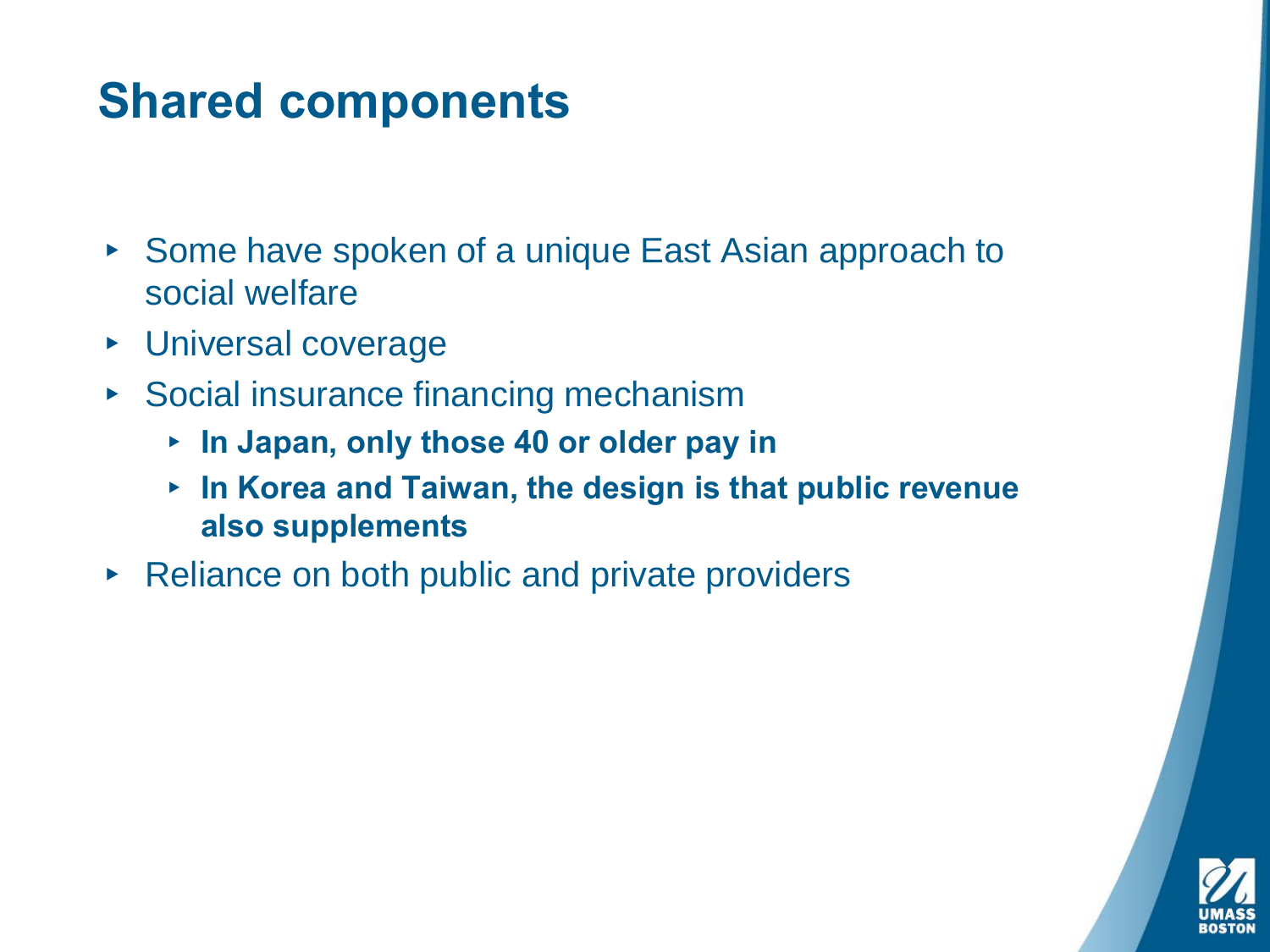#### **Issues**

- ▸ Tweaking the financing Japan has been successful in making adjustments to keep the program within budget
- $\triangleright$  Cash benefits policy is officially hostile to cash benefits, but where workforce undersupply is an issue, it is allowed (Korea and Taiwan)
- $\triangleright$  Role of foreign workers undersupply of domestic workforce means that this is an issue in all nations
	- ▸ **Japan, which has traditionally been highly restrictive, is now considering loosening regulations**
	- ▸ **Korea uses this as a mechanism for re-patriating Koreans who emigrated to China**
	- ▸ **Taiwan currently relies overwhelmingly on foreign workers for its LTC workforce – the role of such workers has been a key sticking point in the progress of its legislation**

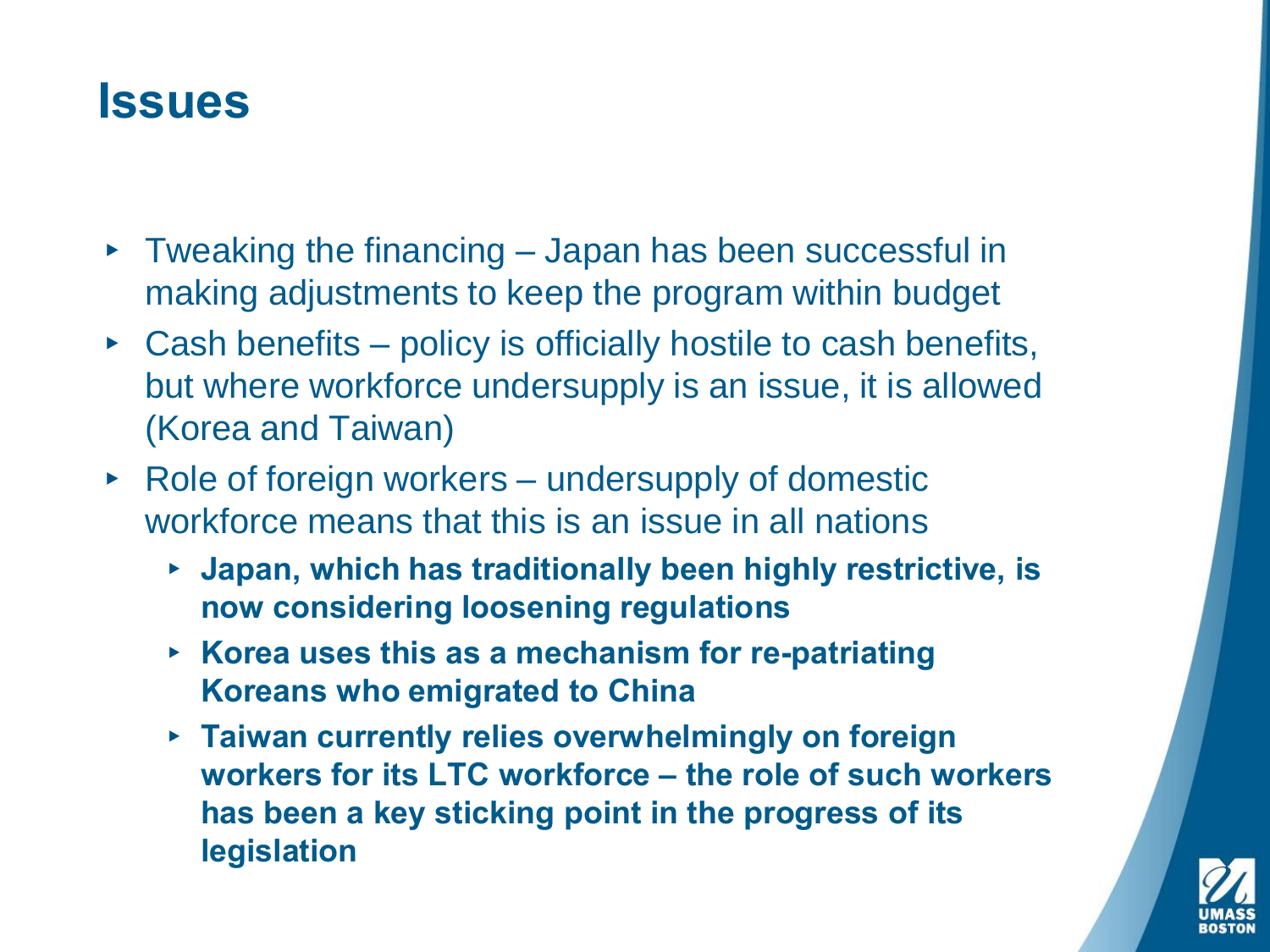# **Private Long Term Care Insurance: Developments in France, Germany, and the US**

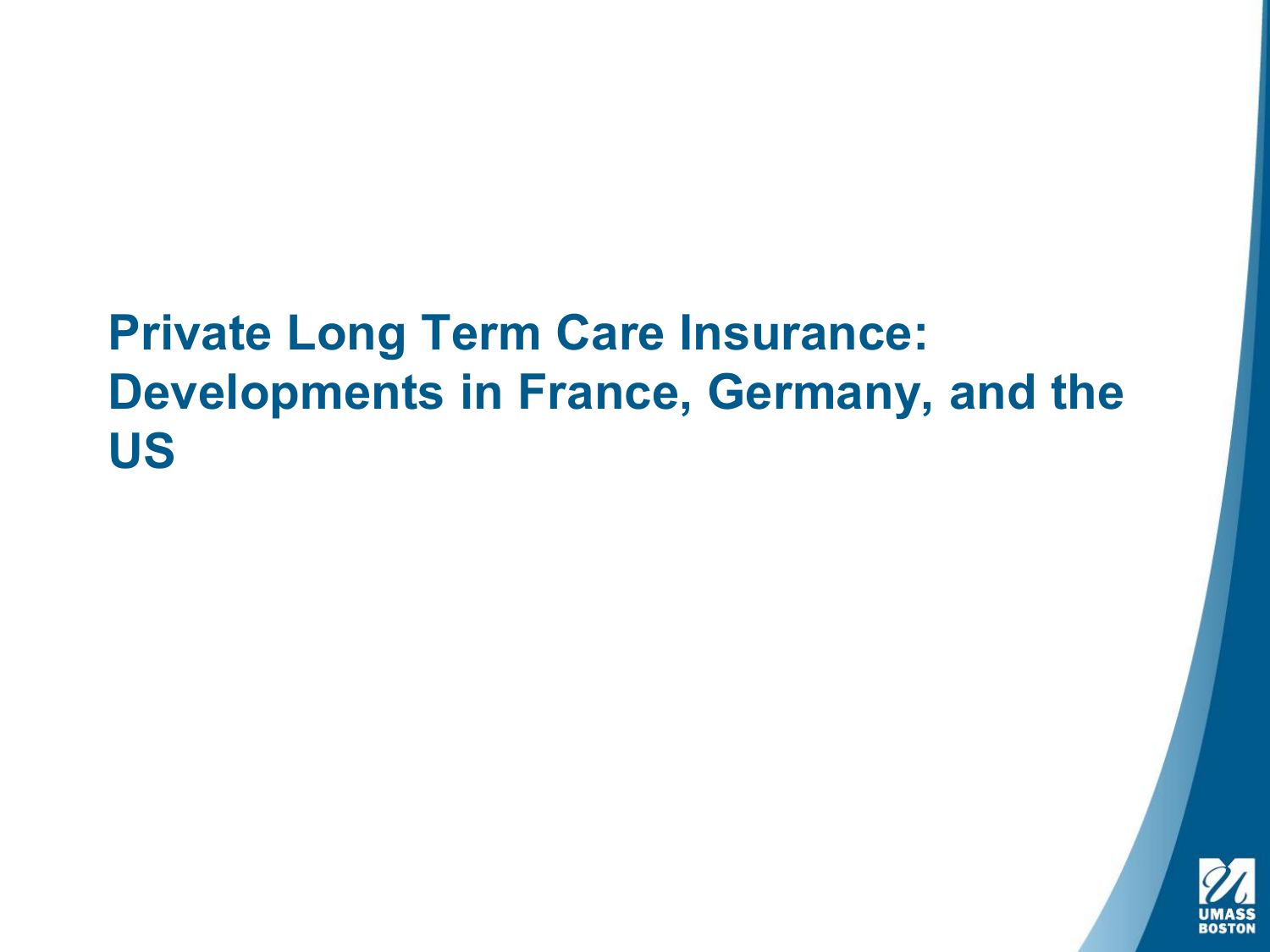#### **Overall:**

- ▸ France's private LTCI market is expanding consistently and is an entrenched and widespread component of their financing system
- ▸ Germany has newly allowed private LTCI where it was prohibited before: in the first year, roughly 400,000 policies were sold
- ▸ The US market is in crisis
	- ▸ **The upside: this is forcing insurers to re-think their product**

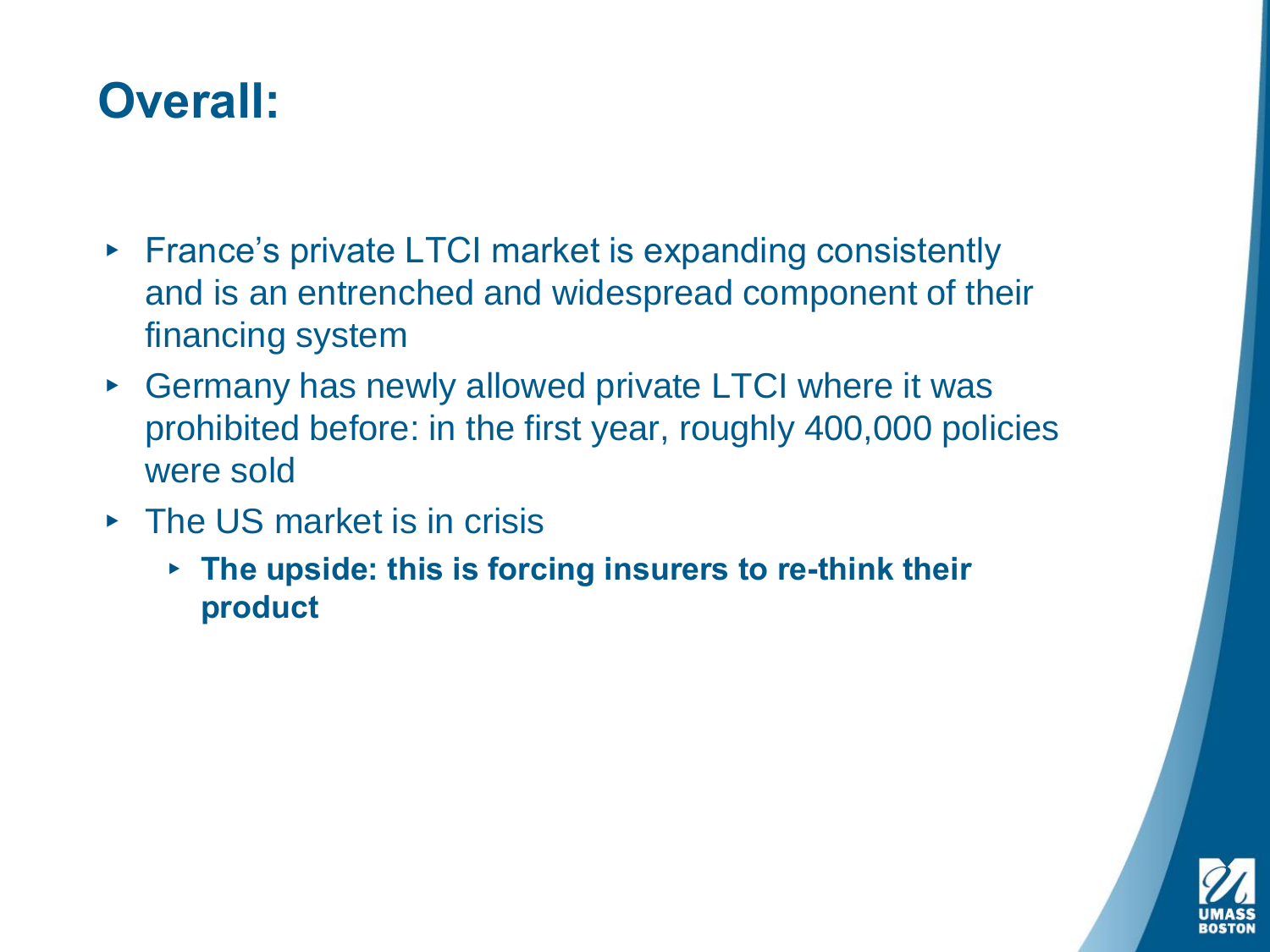# **The French LTCI market**

- ▸ In 2012, 5.7 million people hold policies (out of a total population of 66 million), up from 1.6 million in 2004
- ▸ Its market is growing steadily at roughly 5 percent per year.
- ▸ Much of that growth has been seen in the group market, which comprises 75 percent of all policies.

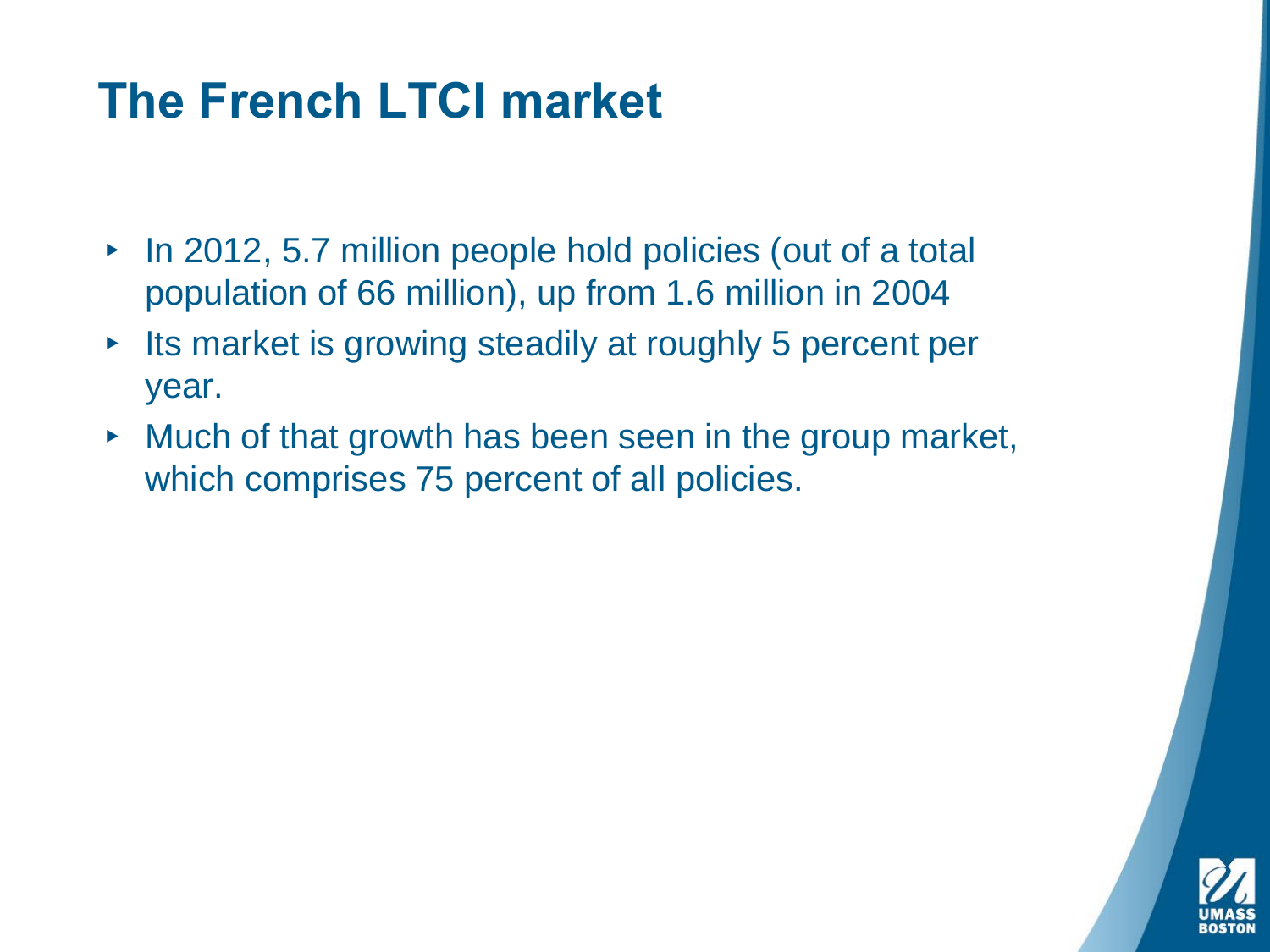# **Private LTCI supplements the public program**

- ▸ The public program in France is cash-based and universal, but heavily income-adjusted
- ▸ The income-adjusted structure creates incentives for supplementation
- ▸ The French are also used to supplementing their health insurance via private insurance
- ▸ Most people obtain insurance under group policies via Mutuelles, which offer a range of insurances (including health)

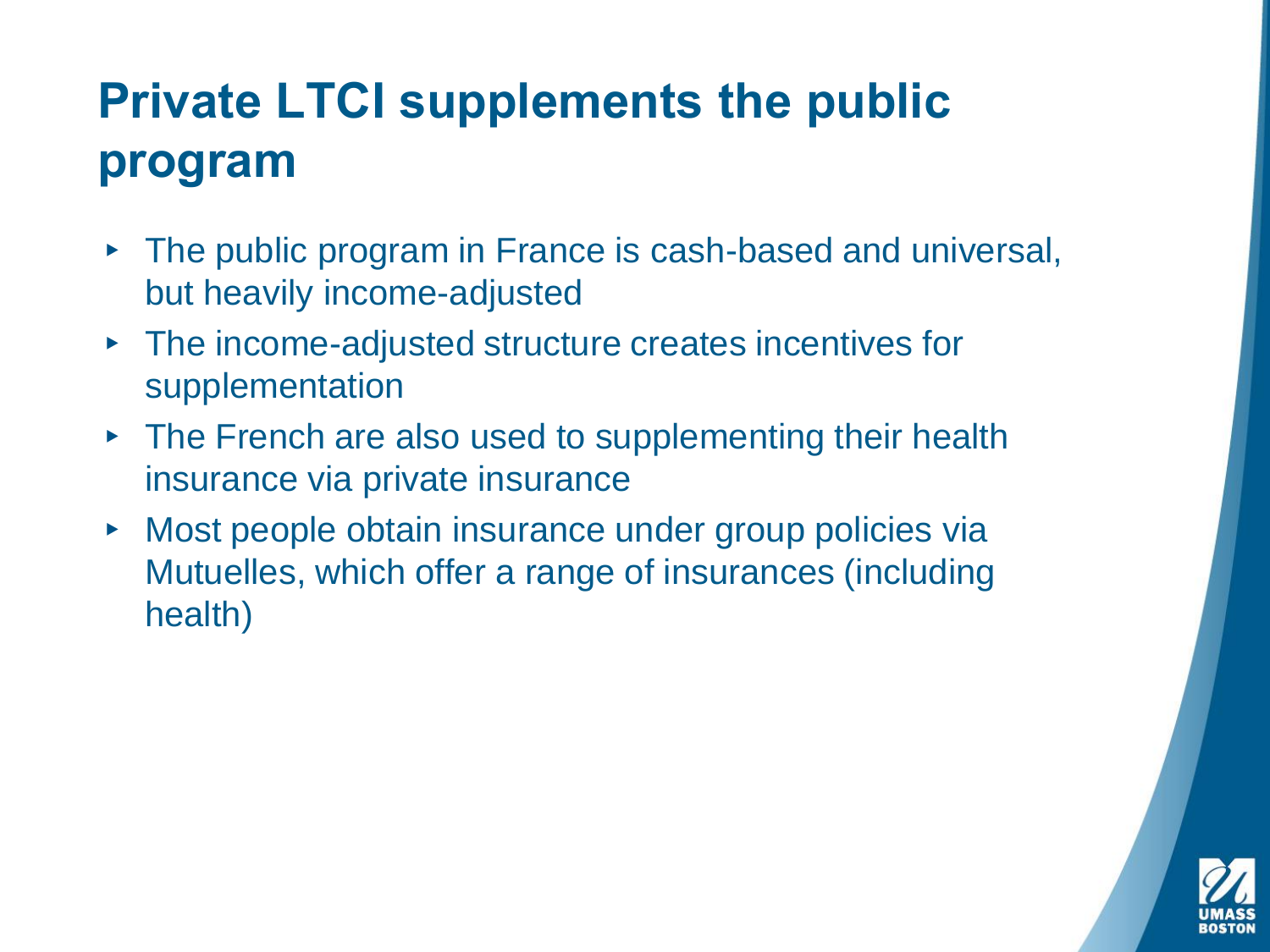# **But… is coverage sufficient?**

- ▸ Policies are very cheap, compared to the US
	- ▸ **Individual policies cost about 345 euros per year (in 2010)**
	- ▸ **Group policies average 74 euros annually, with 40-50 percent of the cost borne by the employer**
- ▸ But coverage is limited
	- ▸ **Together, the APA and supplemental insurance are estimated to cover only about 32 percent of the average monthly cost of care.**
	- ▸ **The level of disability required to claim benefits is quite high: 75% of policies require claimants to be bed or chair-bound and require daily assistance several times a day, or require constant monitoring due to cognitive impairment.**

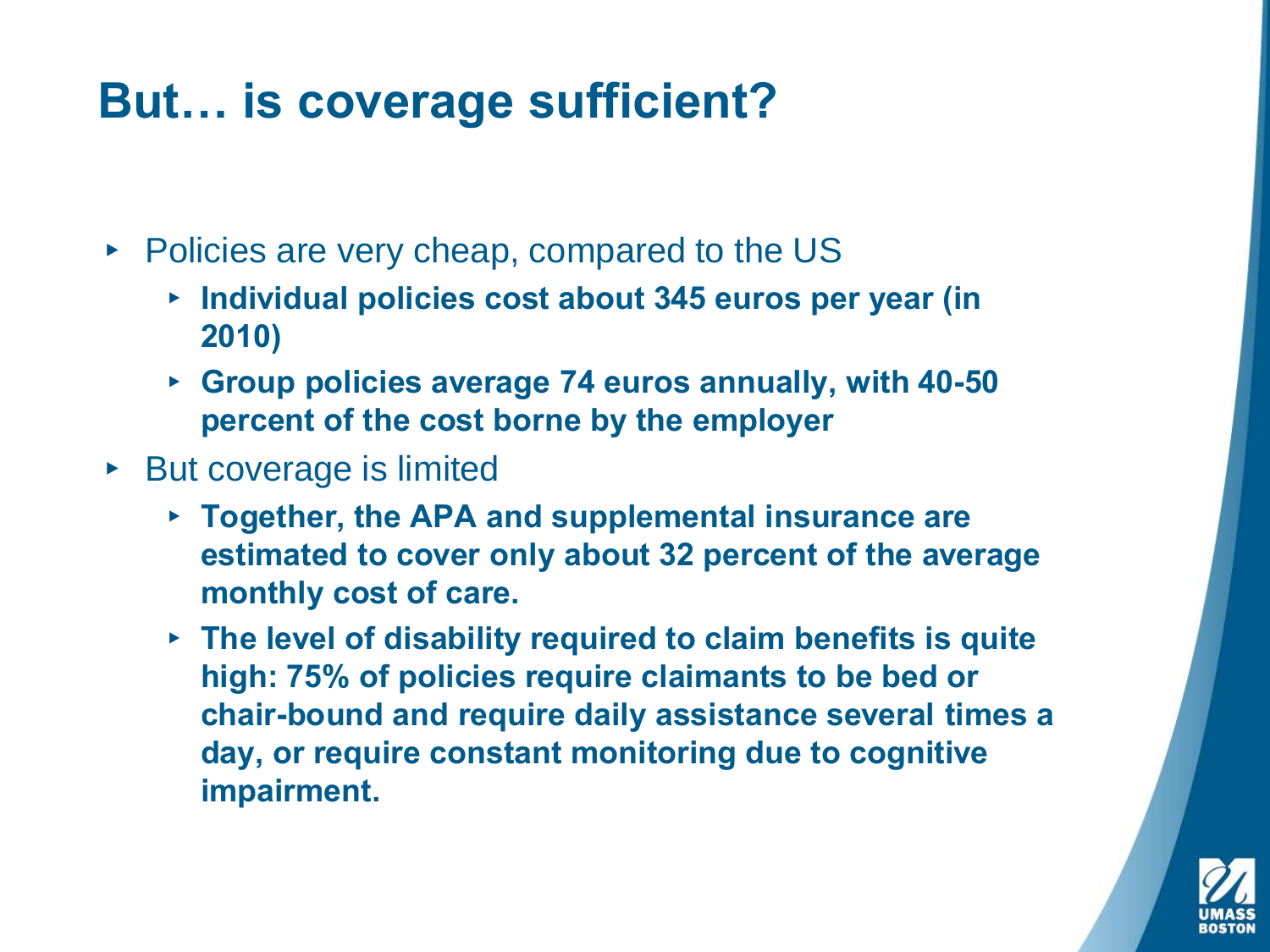# **Question of role of private insurance**

- ▸ Sarkozy was more favorable
- ▸ Hollande's administration has been generally supportive, but more focused on regulating the market
- ▸ Public is generally supportive of the supplementary role of private insurance

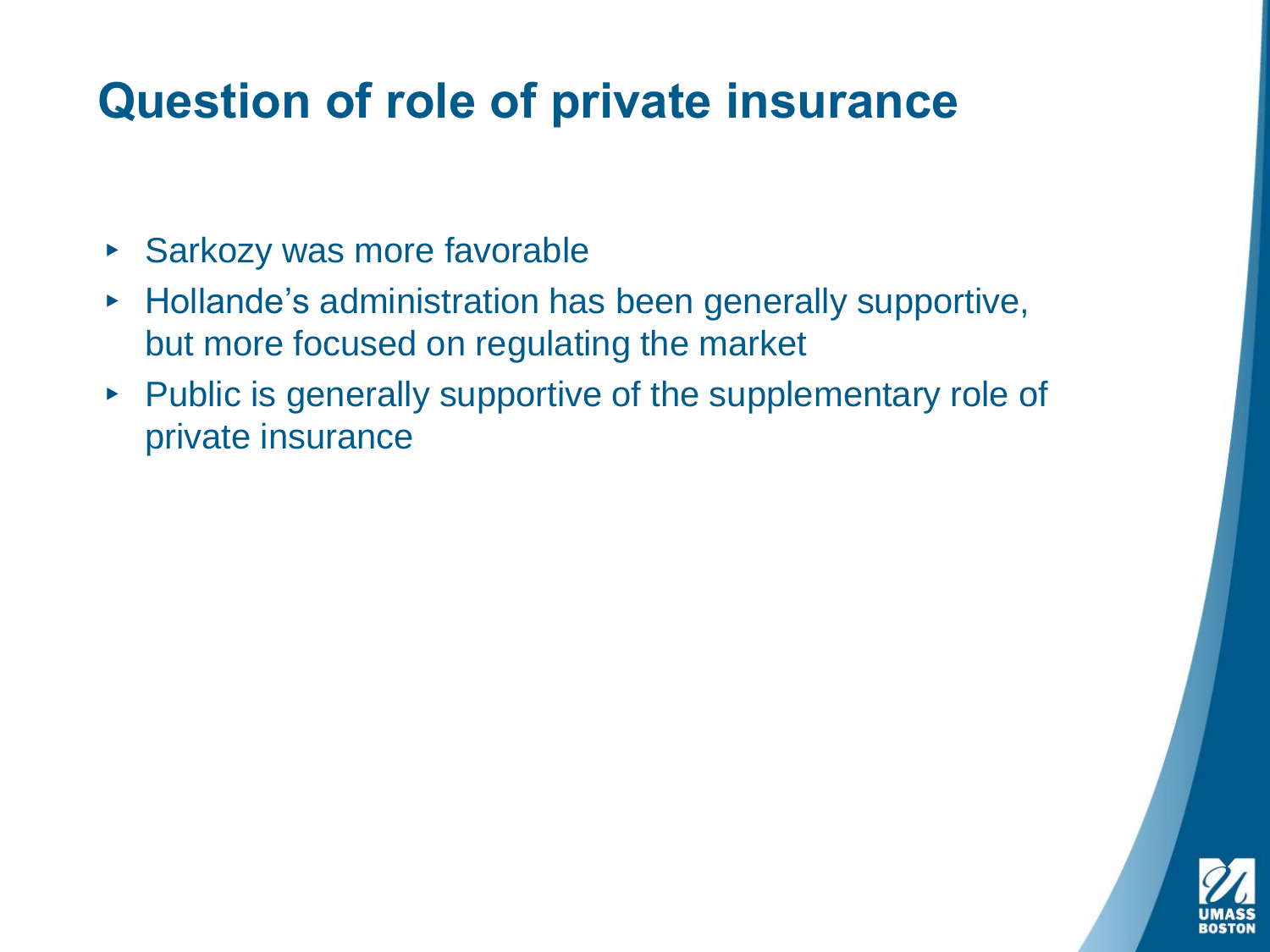### **Germany**

- ▸ Previously, only individuals who opted out of the public health insurance program were allowed to purchase private LTCI, generally as a supplement to their health insurance – roughly 9% of the population
- ▸ Legislation opened up the market in 2014.
- ▸ An estimated 400,000 purchased policies in that year.
- ▸ Age profile of purchasers is promising:
	- ▸ **Over 40% of all policies were purchased by persons between 25 and 35 years of age.**
	- ▸ **About 65% are younger than 50**
	- ▸ **Only 13 percent are over 60**

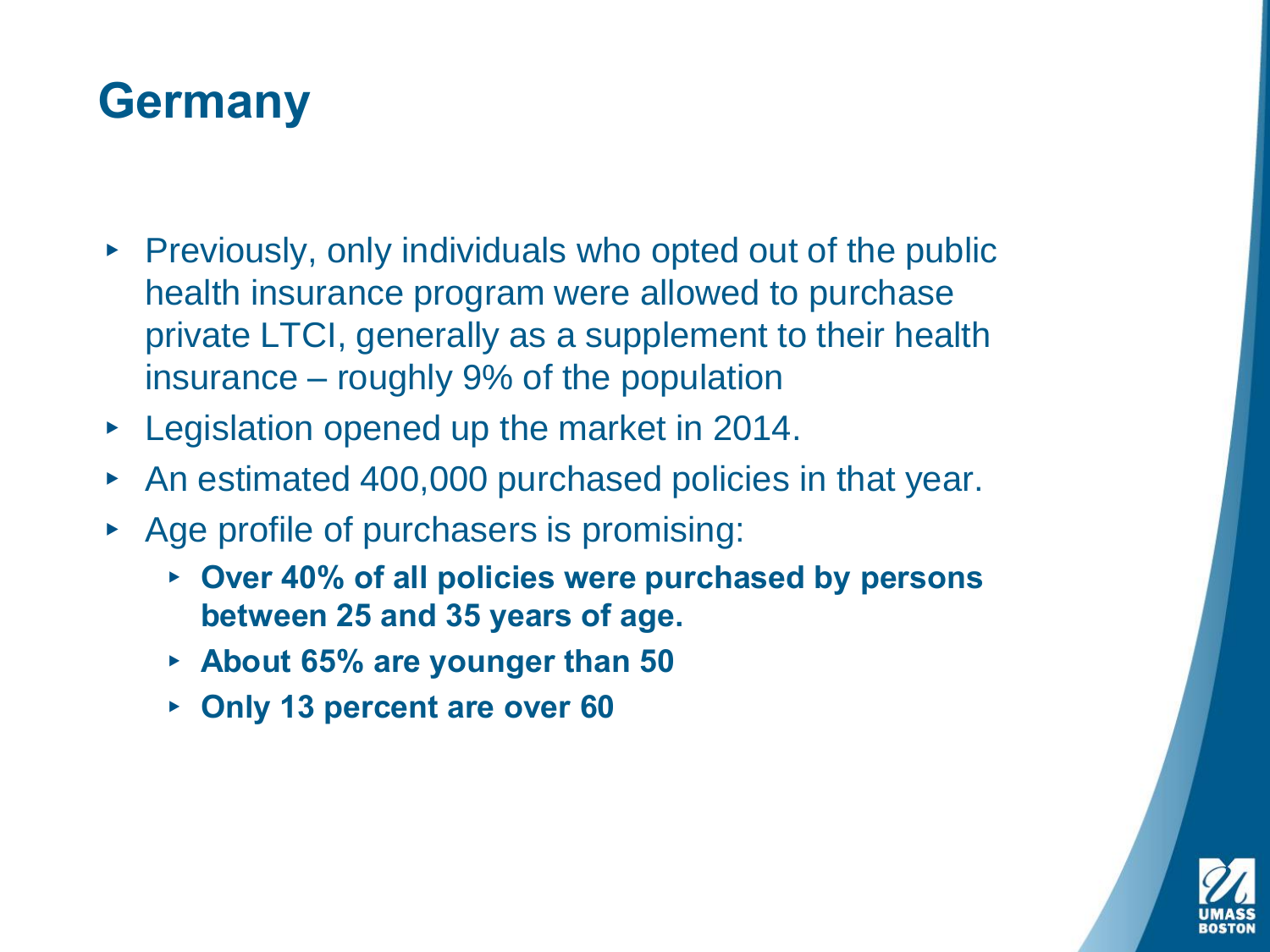# **A heavily regulated product**

- ▸ Offered via the same sickness funds providing health insurance
- ▸ No underwriting is allowed premiums are age-related only
- ▸ Assessments are tied to the public system
- ▸ Minimum and maximum benefits are limited under law
	- ▸ **For example, the minimum would be €600 per month at care level III**
	- ▸ **The maximum cannot exceed the public benefit at each level.**

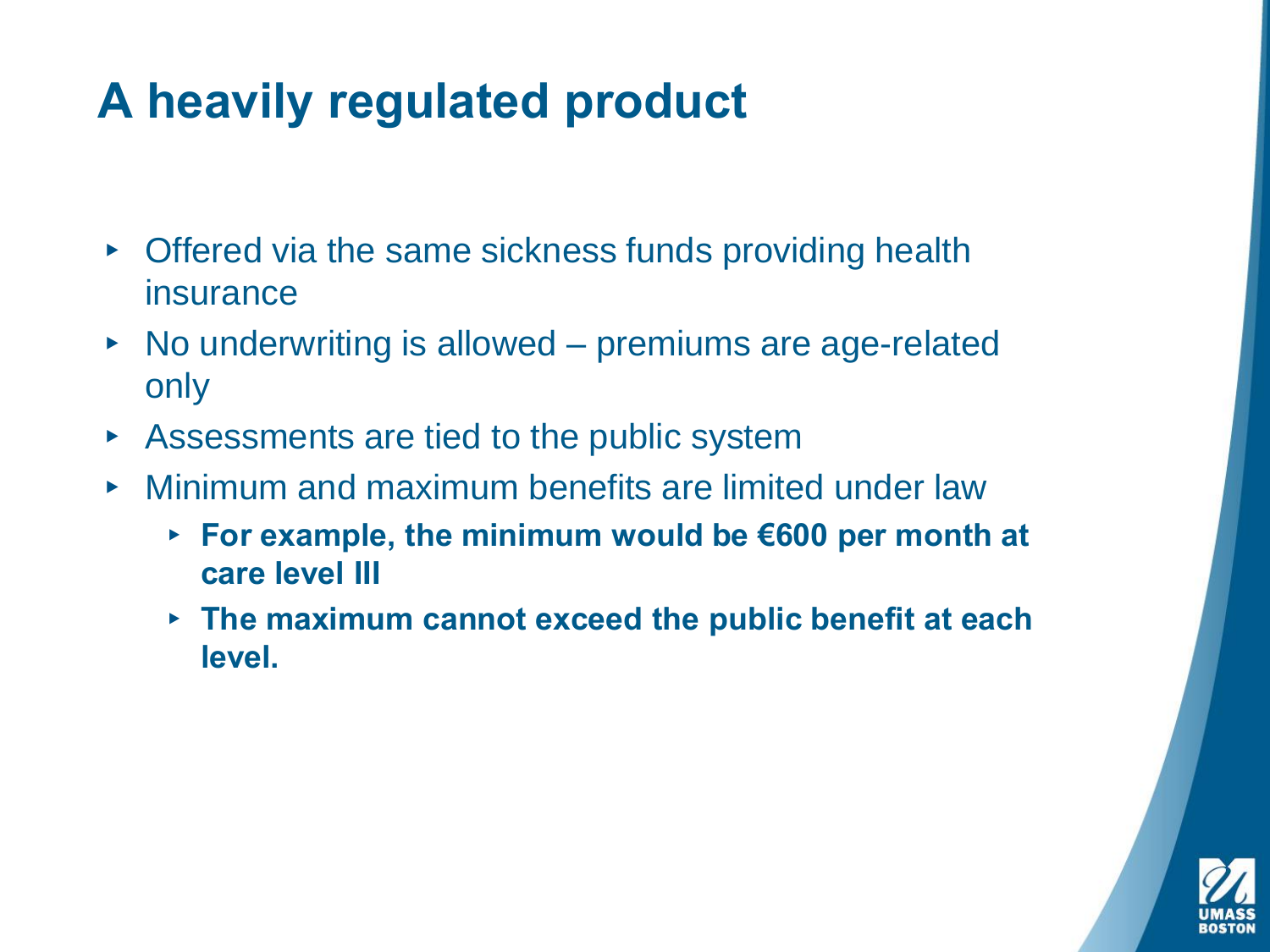# **The US – a market is crisis**

- ▸ Companies are dropping out of the market
- ▸ Underwriting getting stricter
- ▶ Premium increases
- ▸ Clientele narrowing
- ▸ A death spiral?

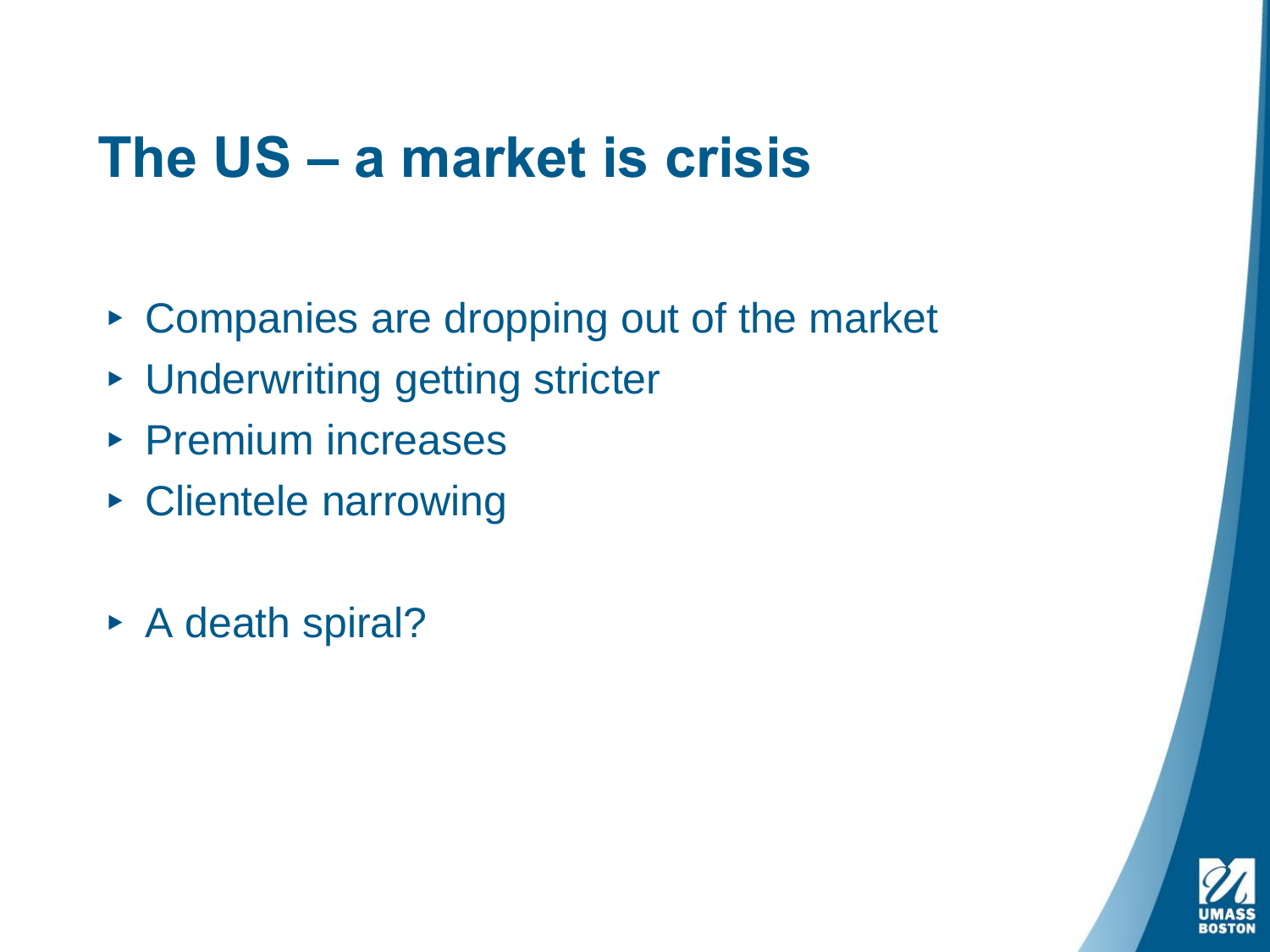# **Number of insured lives has been relatively flat since 2005**



Source: LifePlans data

**BOSTON**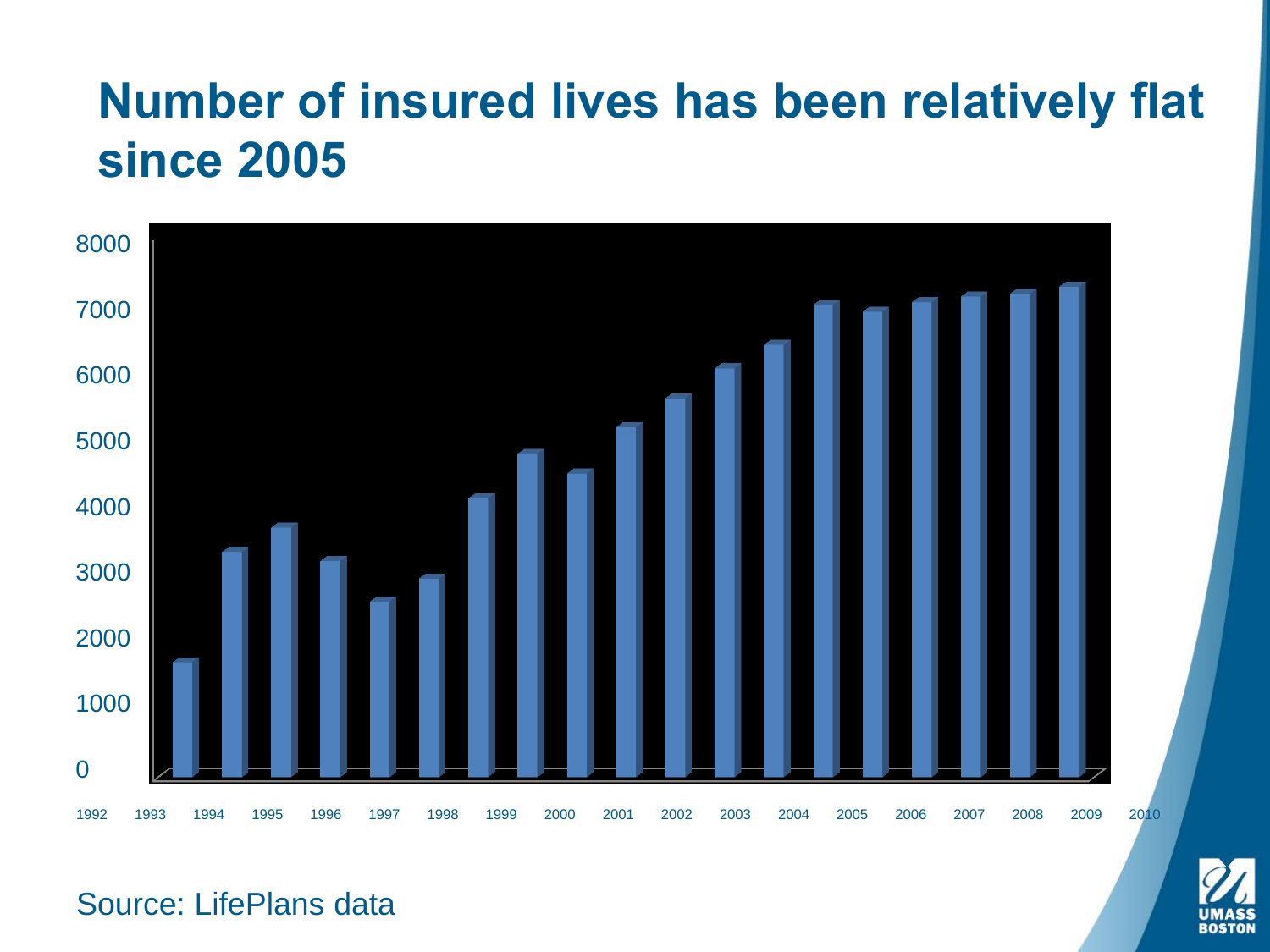# **Companies dropping out of the market**

- ▸ In 2002, there were **102** companies selling LTCI
- ▸ In 2013, there were about **12**

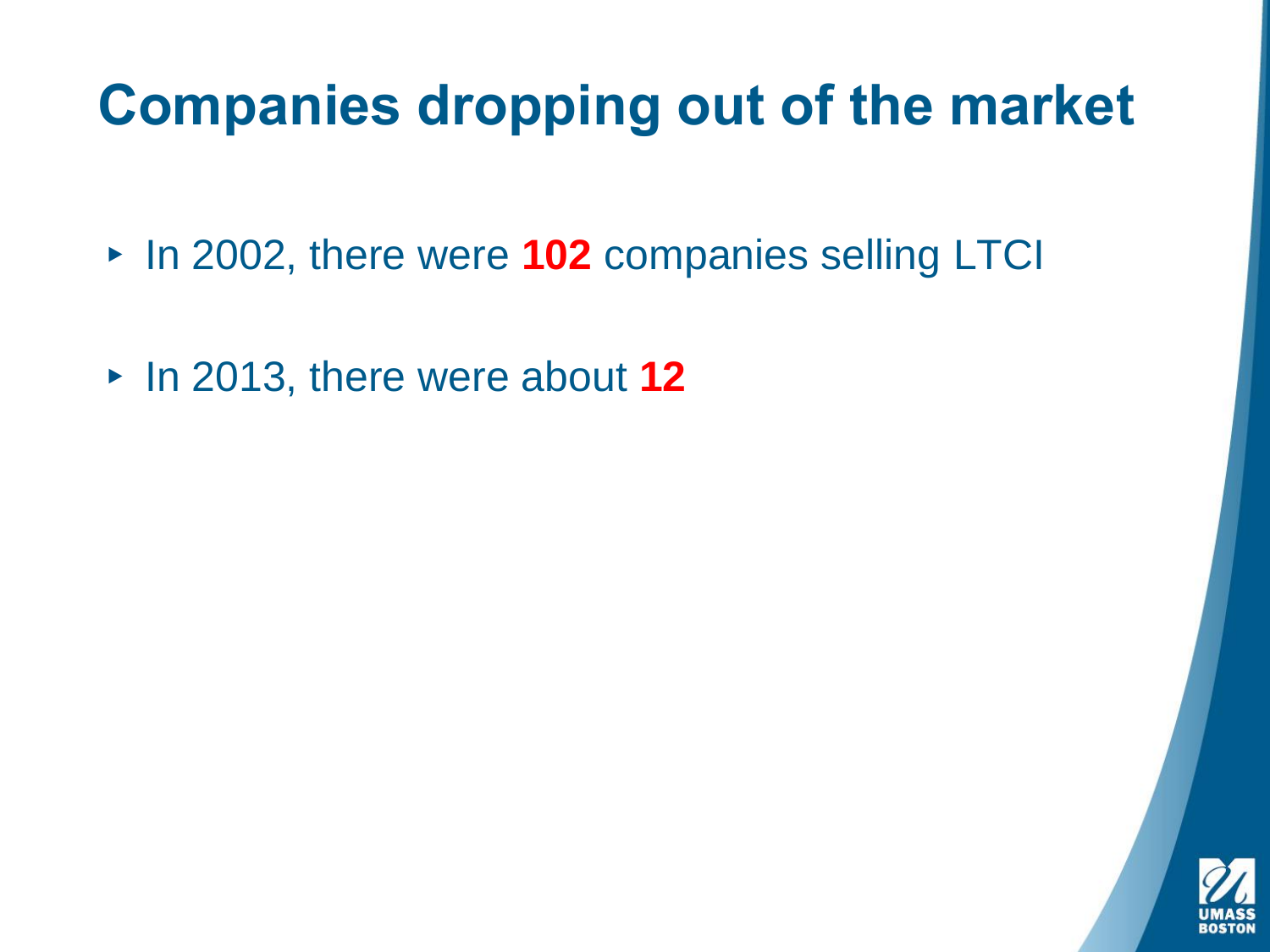# **Have private LTC insurers in the US finally reached their tipping point?**

- ▸ Land This Plane
	- ▸ **Polled a diverse group of actuaries, public policy experts, regulators, and insurance industry executives**
	- ▸ **Found agreement re complementary roles of private and public**
- ▸ Evidence of some leaders in insurance discussing collaboration with public sector at state level
- ▸ Frank et al recommending product simplification and standardization

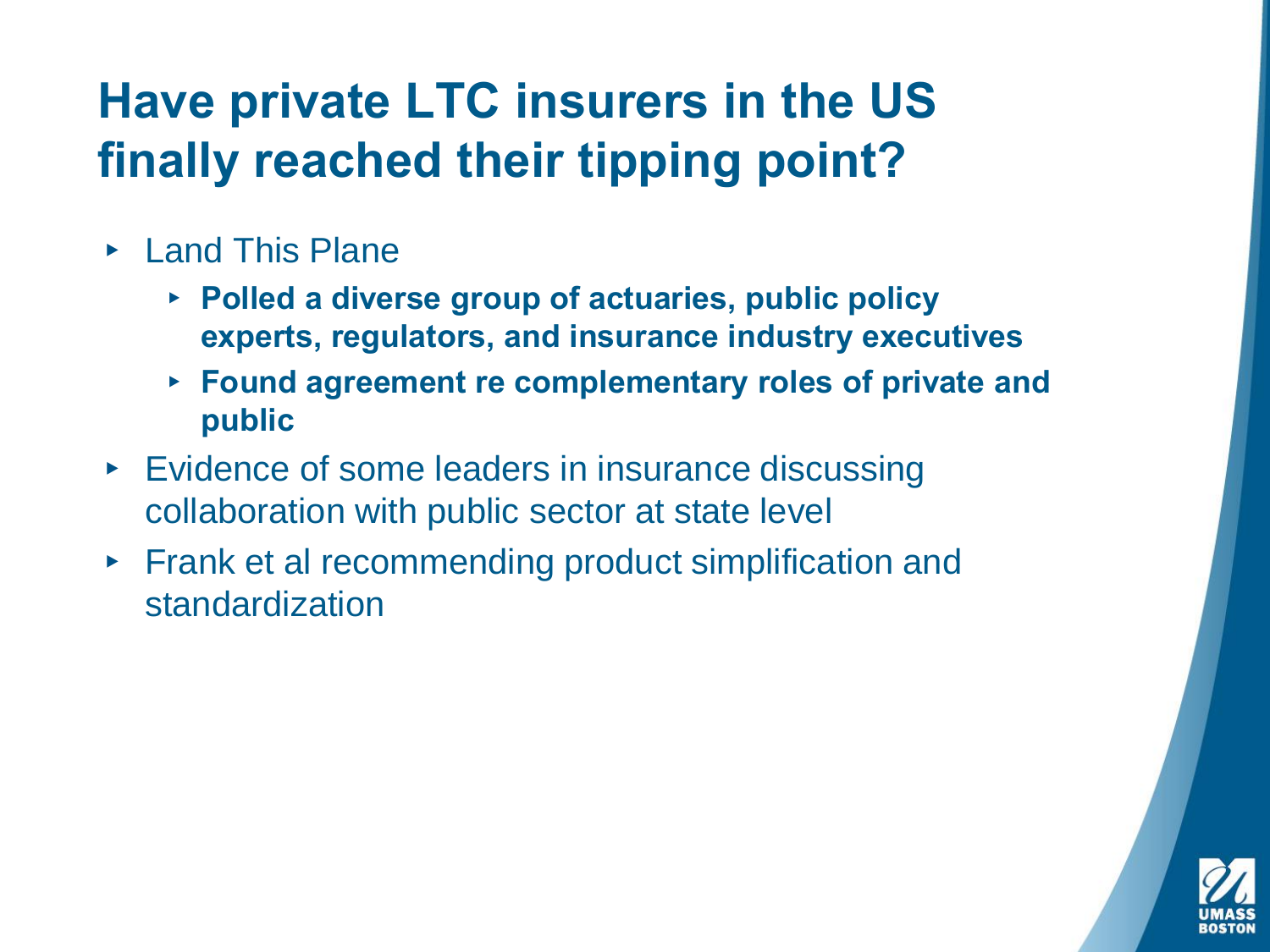### **The Netherlands -- retrenchment**

Historically, one of the most expensive public LTC programs

- ▸ Highest in terms of per capita spending -- an average €1,209 per participant in 2010);
- ▸ Second highest in terms of proportion of GDP spent on LTC
- ▸ Costs have been rising steadily, up to €20.5 billion in 2008, from €12.8 billion in 1998.
- ▸ The proportion of GDP spent on LTC rose from 2.2% in 1985 to 3.8% in 2009

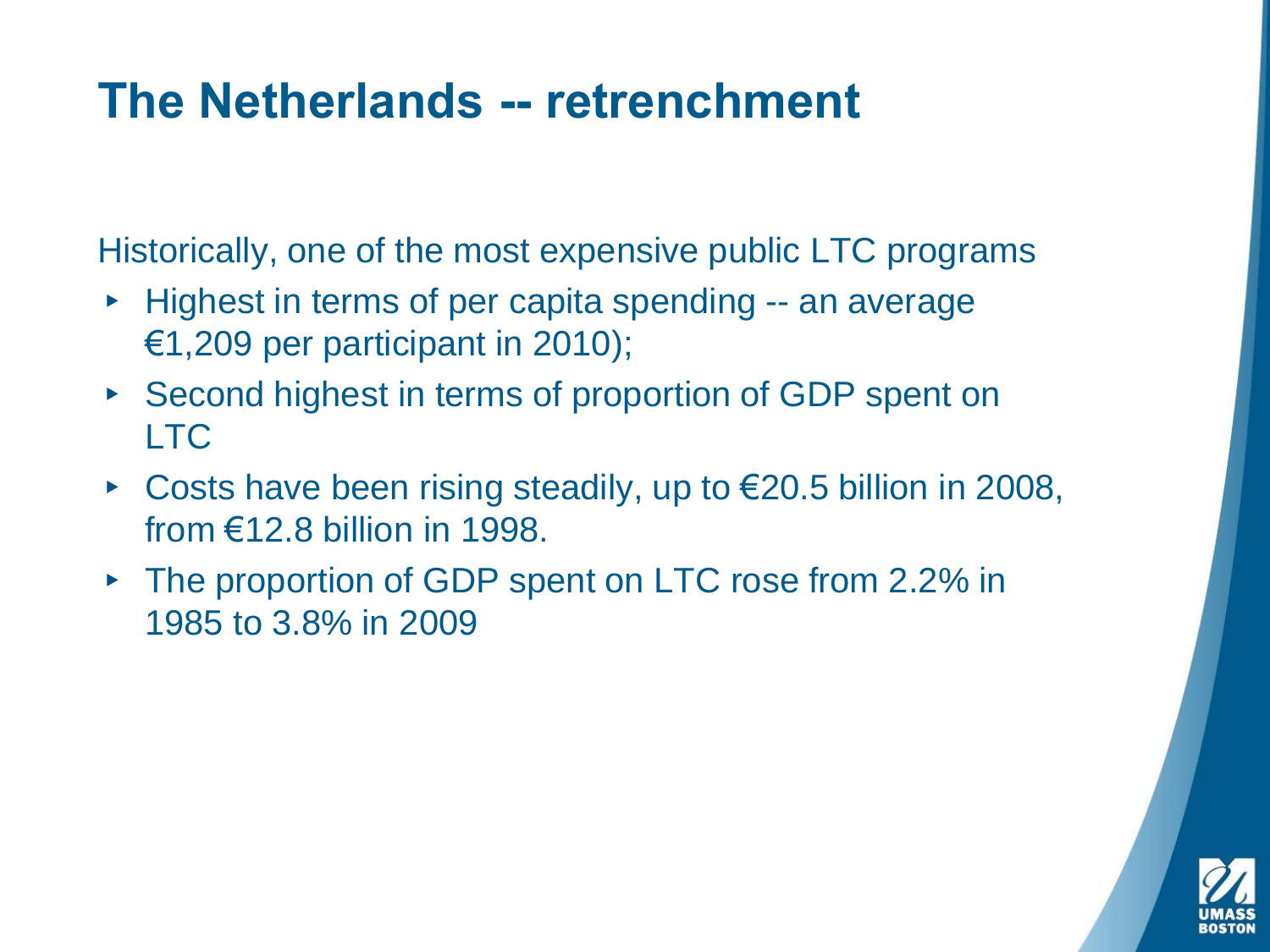# **Why has it gotten out of control?**

- ▸ One of the oldest universal public programs introduced in 1968
- ▸ Relatively high levels of institutionalization
	- ▸ **In 2010, 43% of program participants lived in nursing homes and 57% at home**
	- ▸ **6.6% of 65+ population**
	- ▸ **Acuity levels are lower than in comparable countries**
- ▸ Broad eligibility levels
- $\triangleright$  Changes in other public programs = spillover
- ▸ Cash benefits?
	- ▸ **Program grew rapidly –from 13,000 in 2001 to 130,000 in 2011 – to about 18% of program participants. Costs increased at an average 23% per year**
	- ▸ **It is argued that the level of the benefit is high enough to attract participants but too low to engage private providers**

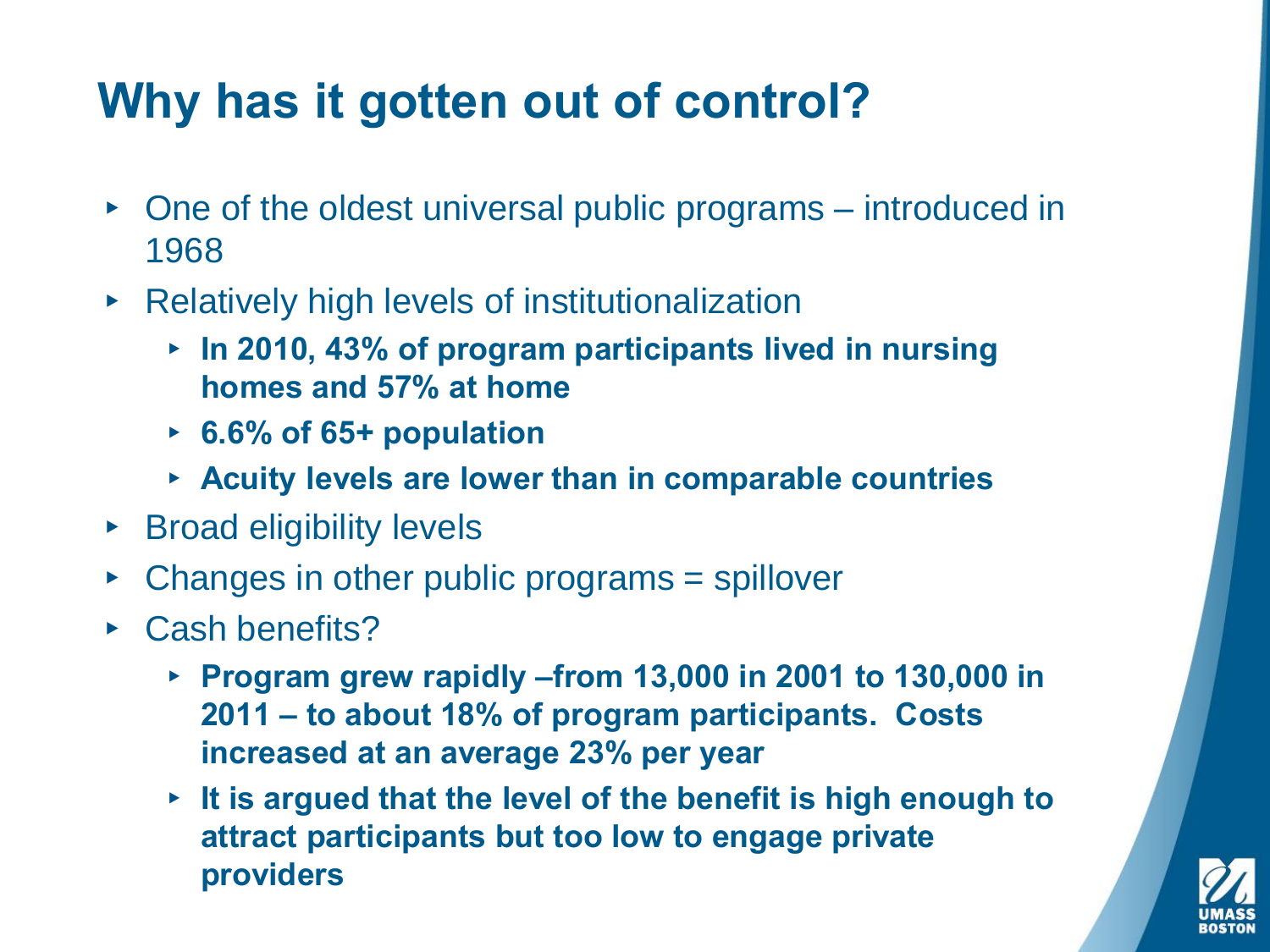# **What is being done?**

- ▸ Enrollment for the cash benefit component of the program was frozen in 2010
- ▸ Eligibility criteria have been narrowed for the program overall
- ▸ Availability of family care now factors into benefit level assessments
- ▸ Big structural changes splitting "care" from "social care"
	- ▸ **Care (outpatient nursing, personal care, and mental health services) will be financed through the public LTC program but administered through the health system**
	- ▸ **Social care (domestic help, home adaptations, psychosocial supports, mobility devices and transport) will be devolved to municipalities**
- ▸ In short, much LTC will be folded into the health system